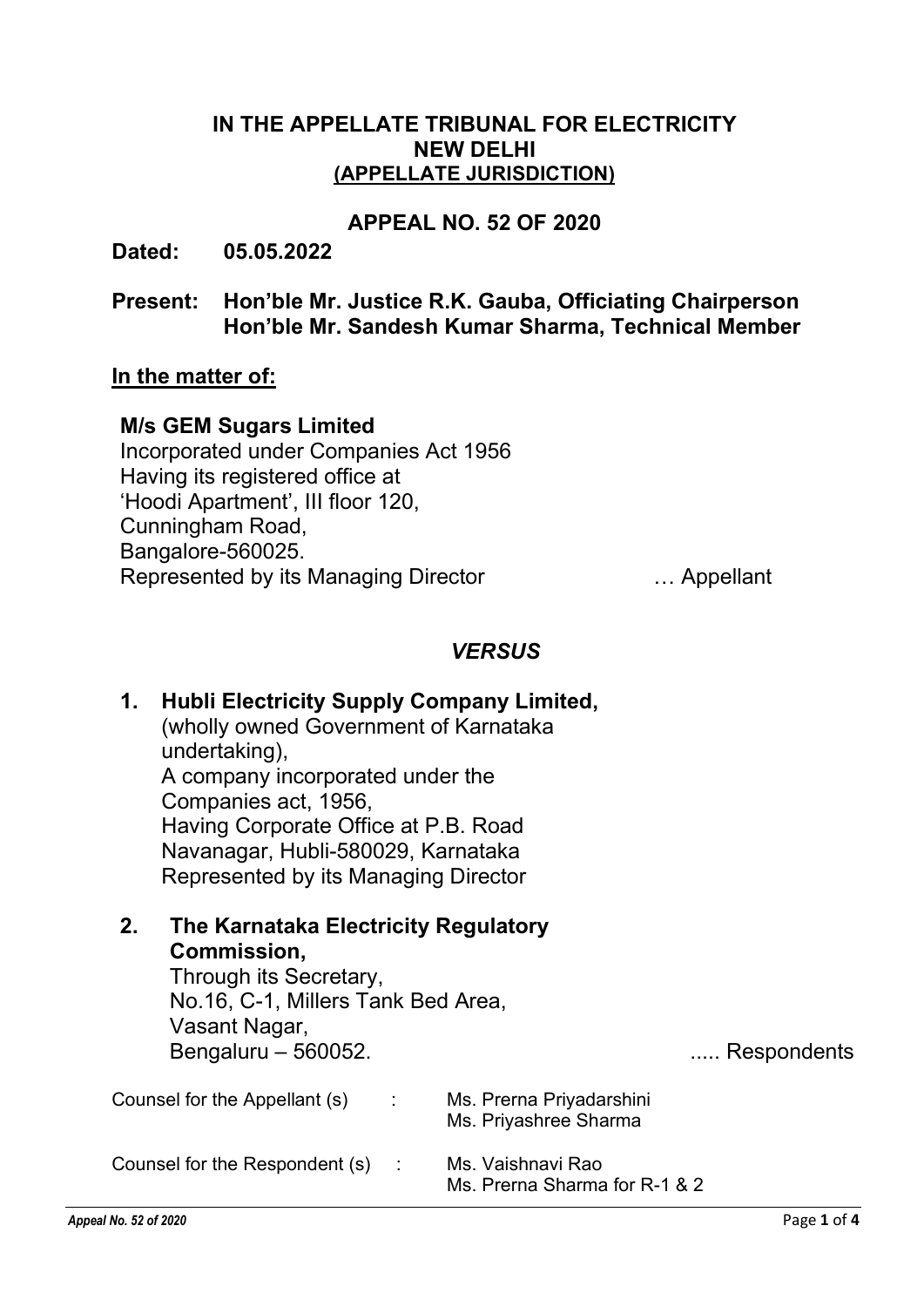# J U D G M E N T (Oral)

## PER HON'BLE MR. JUSTICE R.K. GAUBA, OFFICIATING CHAIRPERSON

1. This matter has been taken up by video conference mode on account of pandemic conditions, it being not advisable to hold physical hearing.

2. The appellant is a co-generator of electricity, its power project being located in State of Karnataka. It had entered into a Power Purchase Agreement (PPA) on 30.03.2001 with the Karnataka Power Transmission Corporation Limited (KPTCL) from whom the said arrangement would be eventually taken over (in 2005) by Respondent / Hubli Electricity Supply Company Ltd. (HESCOM). In terms of the PPA, there was a provision for delayed payment charge to be levied. It also appears that under the financial terms set out in the PPA, the parties had agreed for escalation of tariff  $\omega$  5% on annual basis. It is stated that KPTCL had chosen to unilaterally freeze the tariff at Rs.3.32 per unit some time in 2003. Besides this, there were delays committed in timely payments. The freezing of the tariff and the delay in payments gave rise to dispute between the parties which were eventually resolved by a settlement agreement which was adopted by the State Commission as its determination by order dated 06.04.2009. Certain invoices were raised in its terms by the appellant. Its case has been that payments were not made timely even pursuant to the said invoices issued in terms of the decision of the Commission founded on the settlement agreement. On basis of these facts and against such background, the appellant had approached the State Commission by Original Petition registered no. 38 of 2015. The said petition was disposed of by the Commission by order dated 04.07.2019, declining to proceed in the matter, the relevant reasons for such result having been set out as under:

"It is not in dispute that OP No.18/2008 was filed by the Petitioner, seeking payments in respect of: (i) Non-grant of escalation price; (ii) Interest on delayed payments of regular bills; and (iii) Interest in respect of delay in payment of escalation price. In the present case, the 2<sup>nd</sup> Respondent (HESCOM) has not denied that the above reliefs were granted while reducing the rate of interest to 6.5% per annum from 18% per annum, as claimed by the Petitioner. It is not the case of the Petitioner that, subsequent to the disposal of OP No.18/2008, the 2<sup>nd</sup> Respondent (HESCOM) refused to pay the tariff at the escalated rate. Therefore, the interest that would become payable on the amount due towards the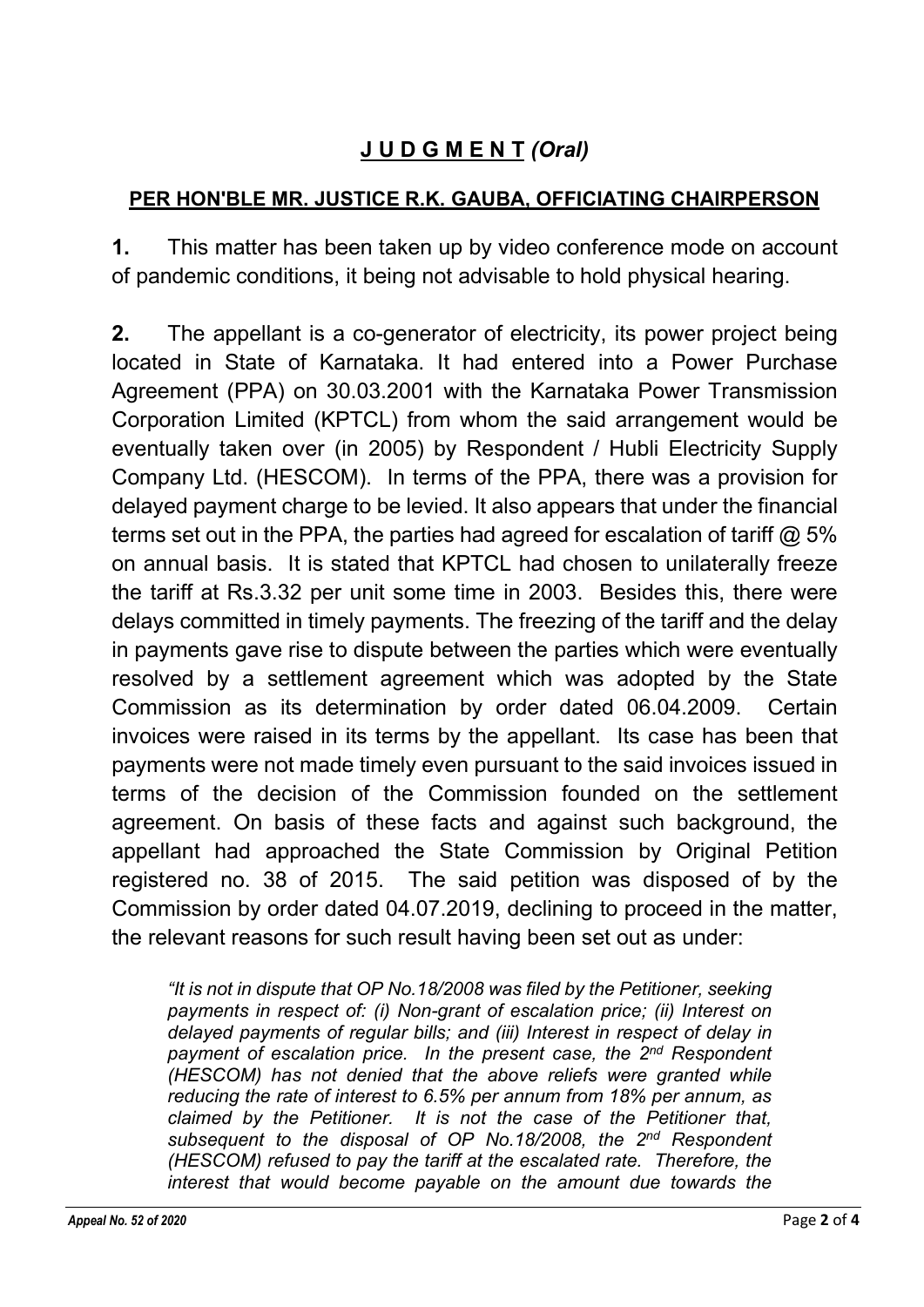difference between the escalated rate as per the terms of the PPA and the frozen rate, could be calculated, as per the reliefs granted in OP No.18/2008. It is also not the case of the Petitioner that, this Commission has not granted any relief in OP No.18/2008 and has simply recorded the terms of the settlement. In respect of the same cause of action, there cannot be successive litigations. If a party has not complied with an Order passed by this Commission, the proper recourse available to the aggrieved party would be, to file a Complaint before this Commission, for taking appropriate action in the matter, but not to file a fresh Petition for the relief already granted. The Petitioner has not claimed, at any stage of the proceedings in this case, to convert this proceeding and treat it as a Complaint. In the absence of such a request by the Petitioner, this Commission, on its own, cannot treat the present Petition as a Complaint. For the above reasons, we are of the considered view that, the present Petition is not maintainable. Therefore, we answer Issue No.(1) in the affirmative."

3. The appellant feeling aggrieved by short-shrifting of its claim by above decision has approached this Tribunal by the appeal at hand.

4. Having heard the learned counsel for the parties, we agree that the above approach adopted by the Commission is not only most inappropriate but wholly unfair and unjust. The provision contained in Section 142 of the Electricity Act, 2003 only needs to be quoted here:

"Section 142. (Punishment for non-compliance of directions by Appropriate Commission):

In case any complaint is filed before the Appropriate Commission by any person or if that Commission is satisfied that any person has contravened any of the provisions of this Act or the rules or regulations made thereunder, or any direction issued by the Commission, the Appropriate Commission may after giving such person an opportunity of being heard in the matter, by order in writing, direct that, without prejudice to any other penalty to which he may be liable under this Act, such person shall pay, by way of penalty, which shall not exceed one lakh rupees for each contravention and in case of a continuing failure with an additional penalty which may extend to six thousand rupees for every day during which the failure continues after contravention of the first such direction".

5. The statute confers requisite power on the Commission to ensure due compliance with its orders by taking recourse to punitive measures inter alia under Section 142 of the Electricity Act, quoted above. It is a hyper-technical stand taken by the Commission that the appellant could not have come with